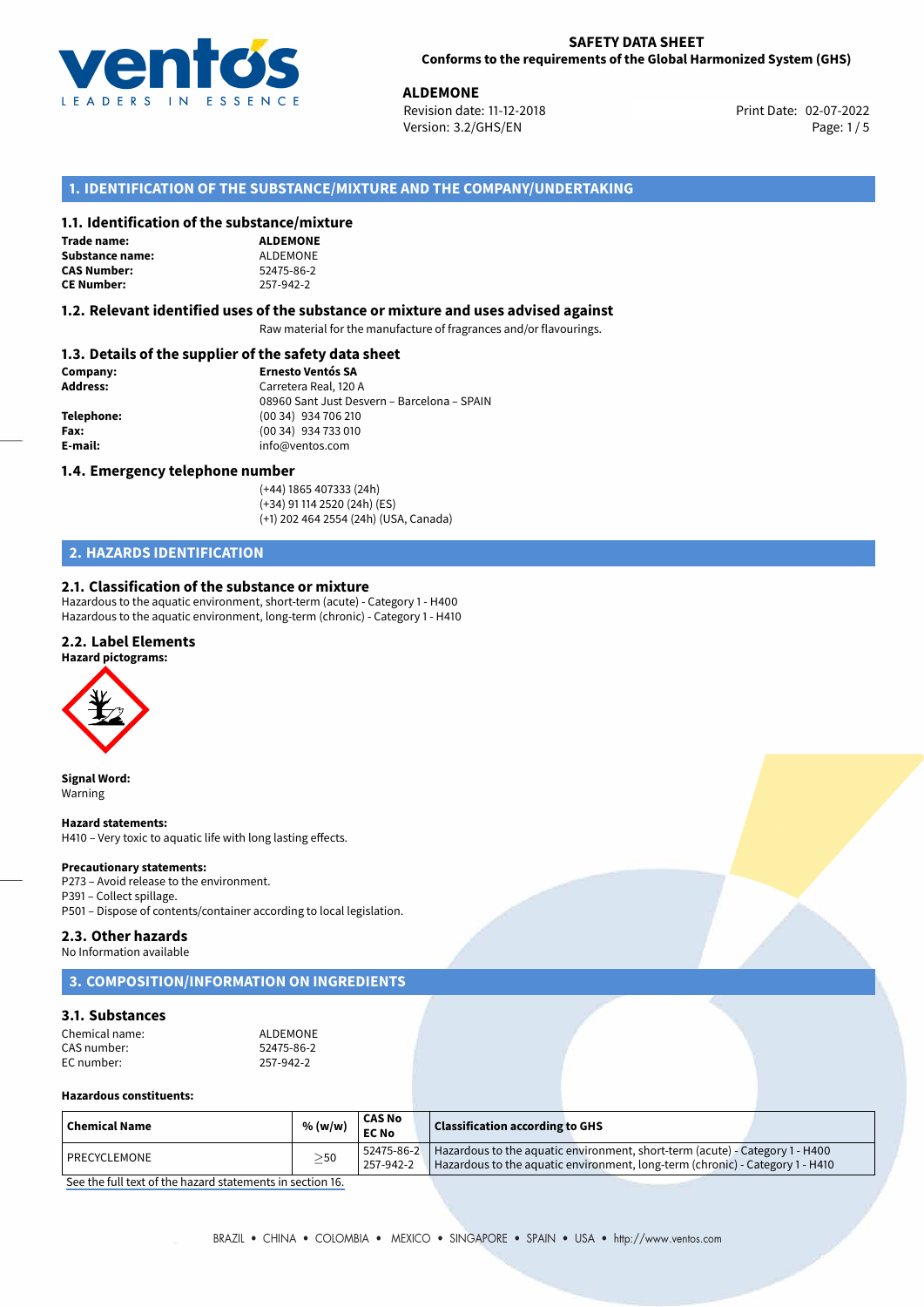

**ALDEMONE**<br>
Revision date: 11-12-2018<br> **Devision date: 11-12-2018** Revision date: 11-12-2018 Version: 3.2/GHS/EN Page: 2 / 5

# **3.2. Mixtures**

Not applicable.

# **4. FIRST-AID MEASURES**

# **4.1. Description of necessary first aid measures**

| Ingestion:    | Rinse mouth with water.                                                                                               |
|---------------|-----------------------------------------------------------------------------------------------------------------------|
|               | Obtain medical advice.                                                                                                |
|               | Keep at rest. Do not induce vomiting.                                                                                 |
| Eye contact:  | In case of contact with eyes, rinse immediately with plenty of water for at least 15 minutes and seek medical advice. |
| Inhalation:   | Remove person to fresh air and keep at rest.                                                                          |
|               | Seek immediate medical advice.                                                                                        |
| Skin contact: | Take off immediately all contaminated clothing.                                                                       |
|               | Thoroughly wash affected skin with soap and water.                                                                    |
|               | Seek medical attention if symptoms persist.                                                                           |
|               |                                                                                                                       |

# **4.2. Most important symptoms and effects, both acute and delayed**

No information available.

### **4.3. Indication of any immediate medical attention and special treatment needed**

No information available.

## **5. FIRE-FIGHTING MEASURES**

### **5.1. Extinguishing Media**

Water spray, carbon dioxide, dry chemical powder or appropriate foam. For safety reasons do not use full water jet.

### **5.2. Special hazards arising from the substance or mixture**

Known or Anticipated Hazardous Products of Combustion: Emits toxic fumes under fire conditions.

### **5.3. Advice for firefighters**

High temperatures can lead to high pressures inside closed containers. Avoid inhalation of vapors that are created. Use appropriate respiratory protection. Do not allow spillage of fire to be poured into drains or watercourses. Wear self-contained breathing apparatus and protective clothing.

### **6. ACCIDENTAL RELEASE MEASURES**

### **6.1. Personal precautions, protective equipment and emergency procedures**

Evacuate surronding areas. Ensure adequate ventilation. Keep unnecessary and unprotected personnel from entering. Do not breathe vapor/spray. Avoid contact with skin and eyes. Information regarding personal protective measures: see section 8.

### **6.2. Environmental precautions**

To avoid possible contamination of the environment, do not discharge into any drains, surface waters or groundwaters.

### **6.3. Methods and materials for containment and cleaning up**

Cover with an inert, inorganic, non-combustible absorbent material (e.g. dry-lime, sand, soda ash). Place in covered containers using non-sparking tools and transport outdoors. Avoid open flames or sources of ignition (e.g. pilot lights on gas hot water heater). Ventilate area and wash spill site after material pickup is complete.

### **6.4. Reference to other sections**

Information regarding exposure controls, personal protection and disposal considerations can be found in sections 8 and 13.

# **7. HANDLING AND STORAGE**

### **7.1. Precautions for safe handling**

Do not store or handle this material near food or drinking water. Do not smoke. Avoid contact with the eyes, skin and clothing. Wear protective clothing and use glasses. Observe the rules of safety and hygiene at work. Keep in the original container or an alternative made from a compatible material.

# **7.2. Conditions for safe storage, including any incompatibilities**

Store in tightly closed and preferably full containers in a cool, dry and ventilated area, protected from light. Keep away from sources of ignition (e.g. hot surfaces, sparks, flame and static discharges). Keep away from incompatible materials (see section 10).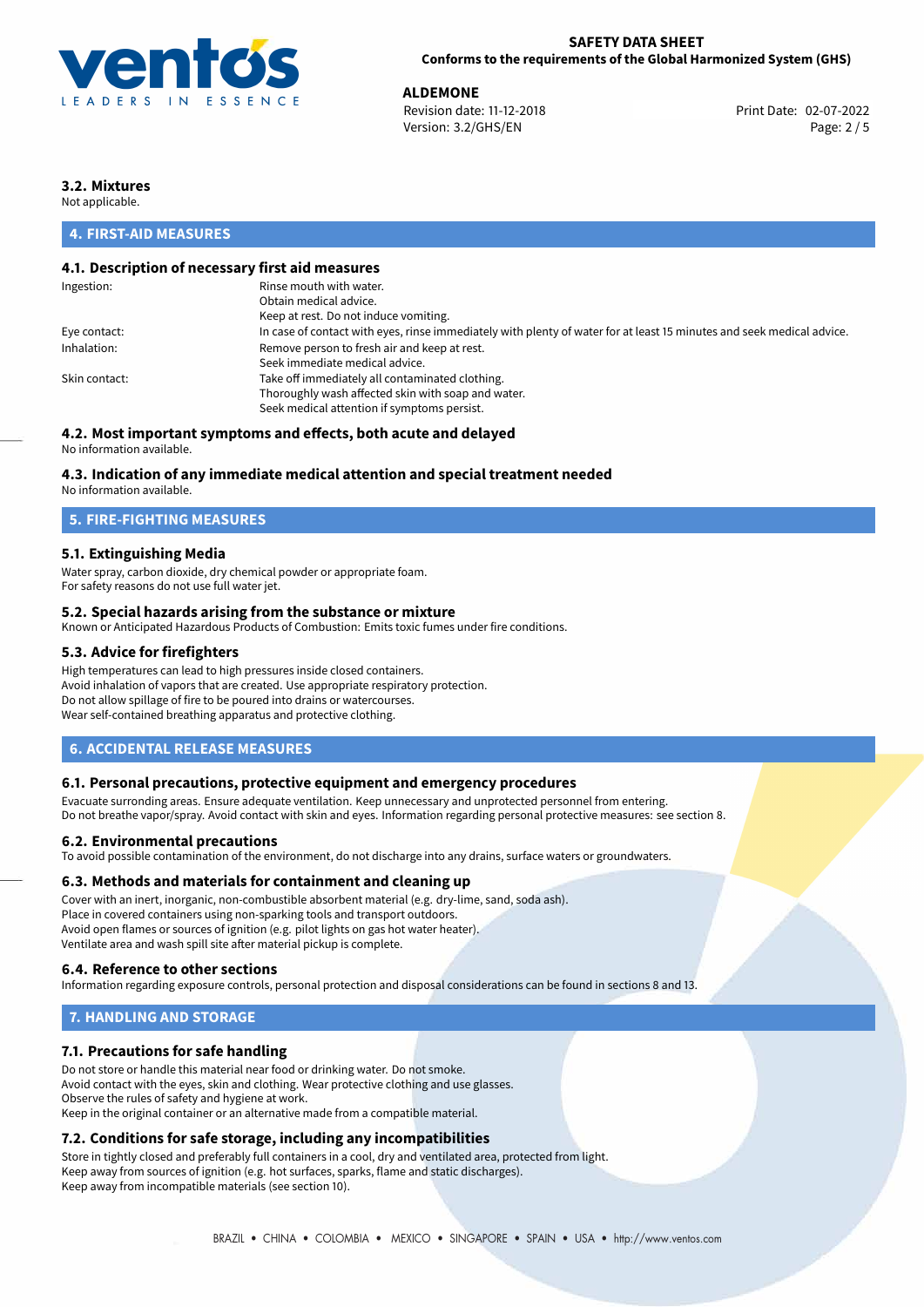

**ALDEMONE**<br>
Revision date: 11-12-2018 **ALDER EXECUTE: 12-07-2022** Print Date: 02-07-2022 Version: 3.2/GHS/EN Page: 3 / 5

# **7.3. Specific end use(s)**

No information available.

# **8. EXPOSURE CONTROLS AND PERSONAL PROTECTION**

## **8.1. Control parameters**

Components with occupational exposure limits: None known.

### **8.2. Exposure controls**

Measures should be taken to prevent materials from being splashed into the body. Provide adequate ventilation, according to the conditions of use. Use a mechanical exhaust if required.

### **8.3. Individual protection measures, such as personal protective equipment**

| Eye/Face protection:             | Chemical safety goggles are recommended. Wash contaminated goggles before reuse.                                                            |
|----------------------------------|---------------------------------------------------------------------------------------------------------------------------------------------|
| Hand Protection:                 | Chemical-resistant gloves are recommended. Wash contaminated gloves before reuse.                                                           |
| Body protection:                 | Personal protective equipment for the body should be selected based on the task being performed and the risks<br>involved.                  |
| Respiratory Protection:          | In case of insufficient ventilation, use suitable respiratory equipment.                                                                    |
| Environmental exposure controls: | Emissions from ventilation or process equipment should be checked to ensure they comply with environmental<br>protection legislation.       |
|                                  | In some cases, filters or engineering modifications to the process equipment will be necessary to reduce emissions to<br>acceptable levels. |

# **9. PHYSICAL AND CHEMICAL PROPERTIES**

# **9.1. Information on basic physical and chemical properties**

| Appearance:                            | Liquid                      |
|----------------------------------------|-----------------------------|
| Colour:                                | Conforms to standard        |
| Odour:                                 | Conforms to standard        |
| Odour theshold:                        | Not determined              |
| pH:                                    | Not determined              |
| Melting point/freezing point:          | Not determined              |
| Boling point/boiling range:            | Not determined              |
| Flash point:                           | 94 $^{\circ}$ C             |
| Evaporation rate:                      | Not determined              |
| Flammability:                          | Not determined              |
| Lower flammability/Explosive limit:    | Not determined              |
| Upper flammability/Explosive limit:    | Not determined              |
| Vapour pressure:                       | 0,0004 calculated           |
| Vapour Density:                        | Not determined              |
| Density:                               | $0,916 - 0,921$ g/mL (20°C) |
| Relative density:                      | $0,916 - 0,921(20°C)$       |
| Water solubility:                      | <b>INSOLUBLE IN WATER</b>   |
| Solubility in other solvents:          | SOLUBLE IN ETHANOL          |
| Partition coefficient n-octanol/water: | Not determined              |
| Auto-ignition temperature:             | Not determined              |
| Decomposition temperature:             | Not determined              |
| Viscosity, dynamic:                    | Not determined              |
| Viscosity, kinematic:                  | Not determined              |
| Explosive properties:                  | Not determined              |
| Oxidising properties:                  | Not determined              |
|                                        |                             |

# **10. STABILITY AND REACTIVITY**

### **10.1. Reactivity**

No hazardous reactions if stored and handled as prescribed/indicated.

### **10.2. Chemical stability**

The product is stable if stored and handled as prescribed/indicated.

### **10.3. Possibility of hazardous reactions**

No hazardous reactions if stored and handled as prescribed/indicated.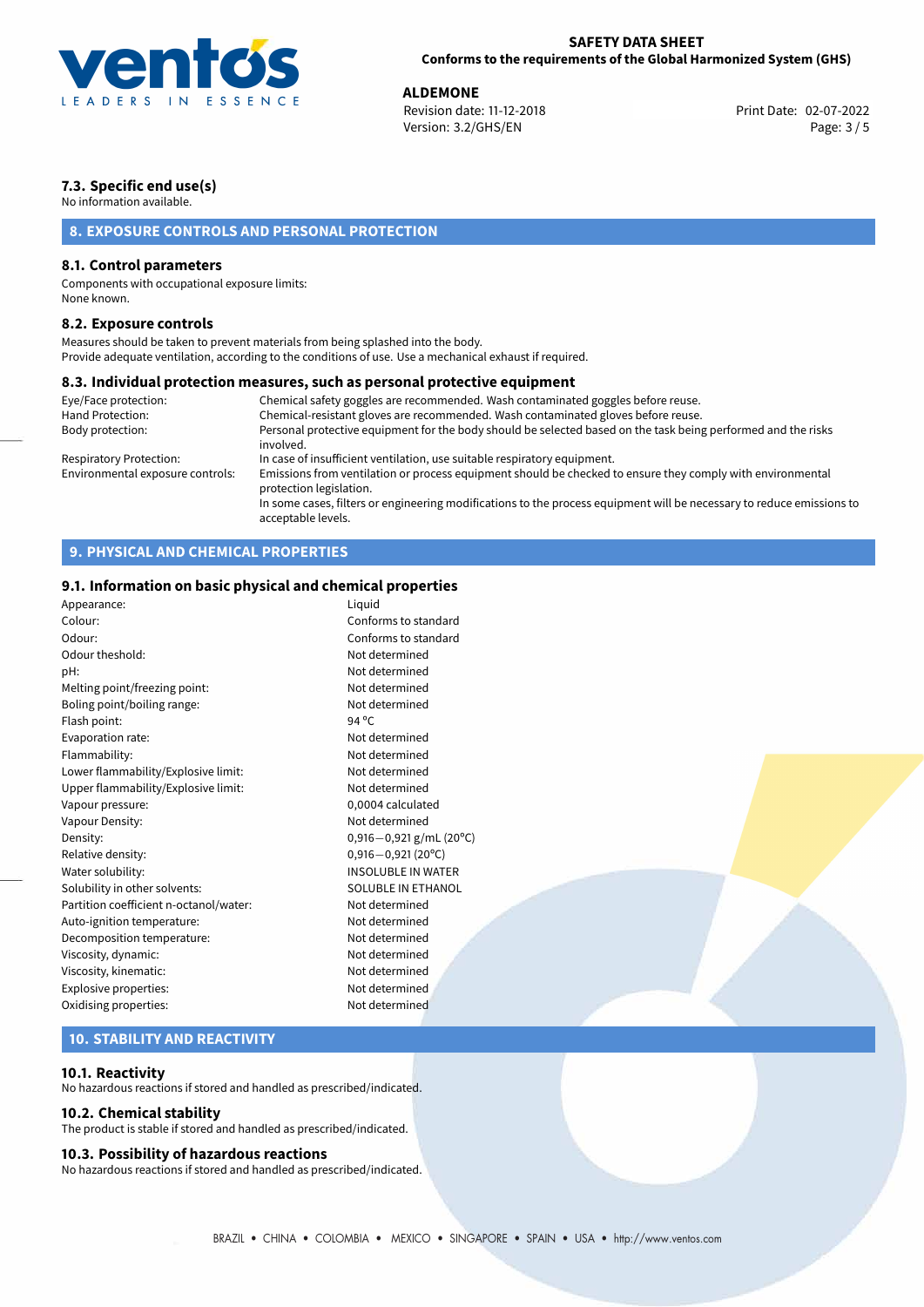

**ALDEMONE**<br>
Revision date: 11-12-2018 **ALDER EXECUTE: 12-07-2022** Print Date: 02-07-2022 Version: 3.2/GHS/EN Page: 4 / 5

## **10.4. Conditions to Avoid**

Conditions to Avoid: Excessive heat, flame or other ignition sources.

### **10.5. Incompatible materials**

Avoid contact with strong acids and bases and oxidizing agents.

### **10.6. Hazardous decomposition products**

During combustion may form carbon monoxide and unidentified organic compounds.

# **11. TOXICOLOGICAL INFORMATION**

| <b>Acute toxicity</b>             | Based on the data available, the criteria for classification are not met. |
|-----------------------------------|---------------------------------------------------------------------------|
| <b>Skin corrosion/irritation</b>  | Based on the data available, the criteria for classification are not met. |
| Serious eye damage/irritation     | Based on the data available, the criteria for classification are not met. |
| Respiratory or skin sensitisation | Based on the data available, the criteria for classification are not met. |
| <b>Germ cell mutagenicity</b>     | Based on the data available, the criteria for classification are not met. |
| Carcinogenicity                   | Based on the data available, the criteria for classification are not met. |
| <b>Reproductive toxicity</b>      | Based on the data available, the criteria for classification are not met. |
| <b>STOT-single exposure</b>       | Based on the data available, the criteria for classification are not met. |
| <b>STOT-repeated exposure</b>     | Based on the data available, the criteria for classification are not met. |
| <b>Aspiration hazard</b>          | Based on the data available, the criteria for classification are not met. |

# **12. ECOLOGICAL INFORMATION**

### **12.1. Toxicity**

### **Assessment:**

Very toxic to aquatic life with long lasting effects. **Experimental/calculated data:** No information available.

### **12.2. Degradability**

No information available.

### **12.3. Bioaccumulative potential**

No information available.

# **12.4. Soil mobility**

No information available.

### **12.5. Other adverse effects**

See also sections 6, 7, 13 and 15 Do not allow to get into waste water or waterways.

## **13. DISPOSAL CONSIDERATIONS**

### **13.1. Waste treatment methods**

Dispose of in accordance with national and local environmental regulations.

# **14. TRANSPORT INFORMATION**

|                                  | <b>ADR/RID/ADN</b>        |  | <b>IMDG</b>               |  | <b>IATA-ICAO</b>          |  |
|----------------------------------|---------------------------|--|---------------------------|--|---------------------------|--|
| 14.1. UN Number                  | UN3082                    |  | <b>UN3082</b>             |  | <b>UN3082</b>             |  |
| 14.2. UN Proper Shipping Name    | ENVIRONMENTALLY HAZARDOUS |  | ENVIRONMENTALLY HAZARDOUS |  | ENVIRONMENTALLY HAZARDOUS |  |
|                                  | SUBSTANCE, LIQUID, N.O.S. |  | SUBSTANCE, LIQUID, N.O.S. |  | SUBSTANCE, LIQUID, N.O.S. |  |
|                                  | (ALDEMONE)                |  | (ALDEMONE)                |  | (ALDEMONE)                |  |
| 14.3. Transport Hazard Class(es) |                           |  |                           |  |                           |  |
| 14.4. Packing Group              | Ш                         |  | Ш                         |  | Ш                         |  |
| 14.5. Environmental hazards      | Yes                       |  | Yes                       |  | Yes                       |  |
| <b>Additional information</b>    |                           |  |                           |  |                           |  |

# **14.6 Special precautions for user**

None known

**14.7. Transport in bulk according to Annex II of MARPOL 73/78 and the IBC Code** No information available